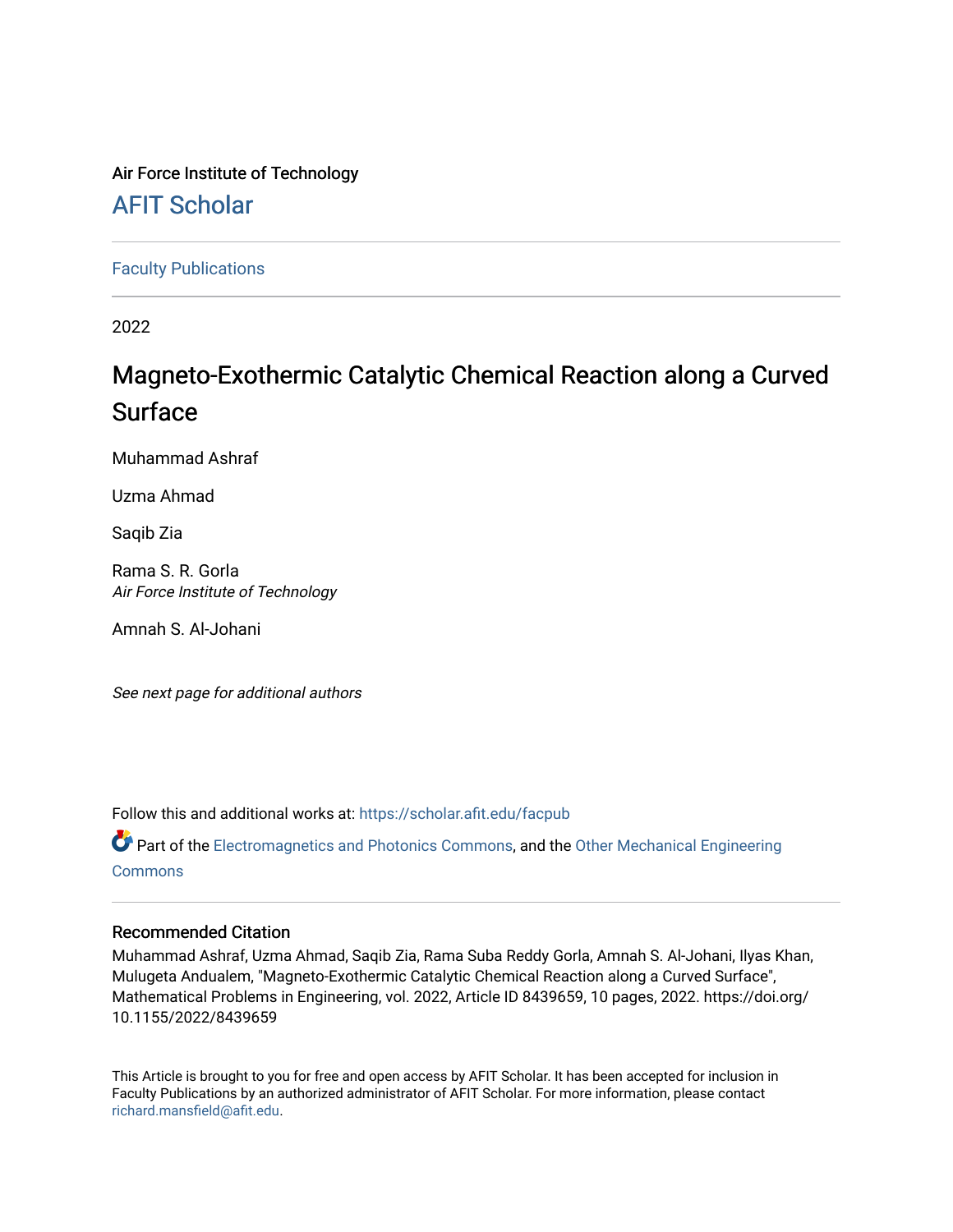## Authors

Muhammad Ashraf, Uzma Ahmad, Saqib Zia, Rama S. R. Gorla, Amnah S. Al-Johani, Ilyas Khan, and Mulugeta Andualem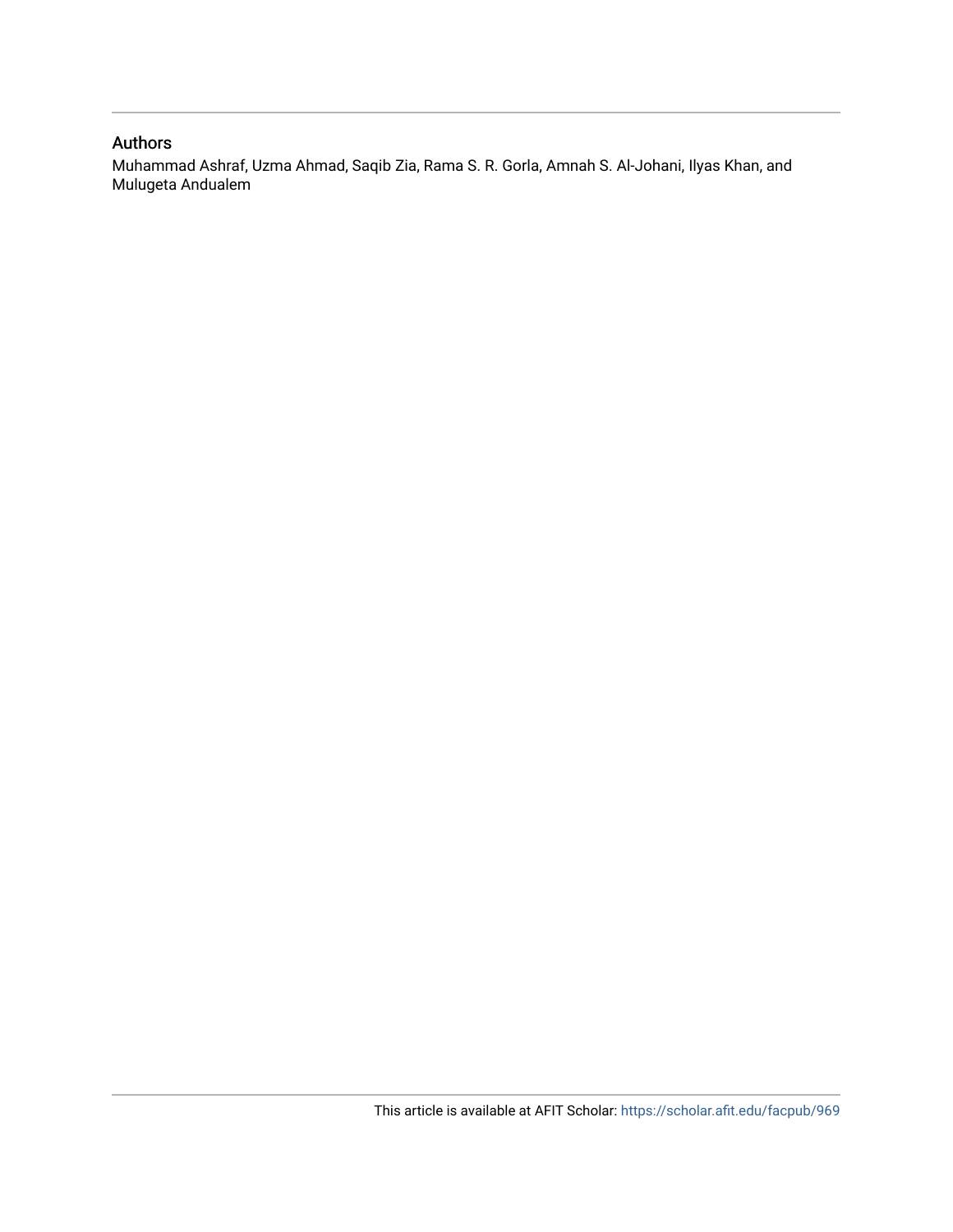

# Research Article

# Magneto-Exothermic Catalytic Chemical Reaction along a Curved Surface

# Muhammad Ashraf,<sup>1</sup> Uzma Ahmad,<sup>1</sup> Saqib Zia,<sup>2</sup> Rama Suba Reddy Gorla,<sup>3</sup> Amnah S. Al-Johani,<sup>4</sup> Ilyas Khan <mark>D,<sup>5</sup> and Mulugeta Andualem D</mark><sup>[6](https://orcid.org/0000-0003-3587-8481)</sup>

 ${}^{1}$ Department of Mathematics, Faculty of Science, University of Sargodha, Sargodha 40100, Pakistan

 $^2$ Department of Mathematics, COMSATS University Islamabad, Islamabad 44000, Pakistan

 $^3$ Department of Aeronautics and Astronautics, Air Force Institute of Technology, Wright Patterson Air Force Base, Dayton, OH 45433, USA

 $\rm ^4$ Mathematics Department, Faculty of Science, University of Tabuk, Tabuk, Saudi Arabia

 $^5$ Department of Mathematics, College of Science Al-Zulfi, Majmaah University, Al-Majmaah 11952, Saudi Arabia  $^6$ Department of Mathematics, Bonga University, Bonga, Ethiopia

Correspondence should be addressed to Mulugeta Andualem; [mulugetaandualem4@gmail.com](mailto:mulugetaandualem4@gmail.com)

Received 29 October 2021; Accepted 25 March 2022; Published 9 May 2022

Academic Editor: Muhammad Afzal Rana

Copyright © 2022 Muhammad Ashraf et al. This is an open access article distributed under the [Creative Commons Attribution](https://creativecommons.org/licenses/by/4.0/) [License,](https://creativecommons.org/licenses/by/4.0/) which permits unrestricted use, distribution, and reproduction in any medium, provided the original work is properly cited.

In the current study, the physical behavior of the boundary layer flows along a curved surface owing exothermic catalytic chemical reaction, and the magnetic field is investigated. The mathematical model comprised of a part of momentum, energy, and mass equations, which are solved using a finite difference method along with primitive variable formulation. Numerical solutions, using the method of quantitative differentiation, are made with the appropriate choice of dimensionless parameters. Analysis of the results obtained shows that the field temperature and flow of fluids are strongly influenced by the combined effects of catalytic chemical reactions and the magnetic field. The effects of skin friction, heat transfer, mass transfer, mass concentration, and temperature distribution along the curved surface are illustrated in the plots and in the form of tables. By setting the controlling parameters at the boundaries, the boundary conditions at the surface and away from the surface are determined in each graph. With a larger range of body shape parameter n, skin friction and heat transfer are improved, but mass transfer is reduced. Due to the increasing values of the exothermic parameter, the fluid velocity and mass concentration are decreased gradually and the temperature distribution is increased dramatically.

#### 1. Introduction

A mechanism that occurs due to temperature fluctuations because of the temperature difference is known as natural convection. The integrated approach to evolutionary and chemical reactions is embedded in both exploratory research and theoretical diversity and flow patterns due to its wide range of engineering and industrial applications. Natural convection has many applications in terms of temperature, solar energy, and dispersion of chemical pollutants, chemical catalytic reactors, and pottery. However, the combined process of natural convection flow and exothermic catalytic chemical reaction and the incorporation of magnetohydrodynamic into the

curved area have not yet been investigated by researchers. The contributions of the research community to these approaches are highlighted below.

Magnetohydrodynamic (MHD) -free convection boundary layer flow of an incompressible steady viscous and electrically conducting fluid with uniform mass and heat flux in the presence of strong cross magnetic field along a vertical flat heated plate was studied by D'sa [[1](#page-10-0)]. Kuiken [\[2\]](#page-10-0) investigated the problem of magnetohydrodynamic-free convection of an electrically conducting fluid in a strong cross field. He highlighted theimportantcasesofboth theliquidmetalsandionized gases. Hossain et al. [\[3](#page-11-0)] considered the MHD natural convection flow along a vertical porous plate in the presence of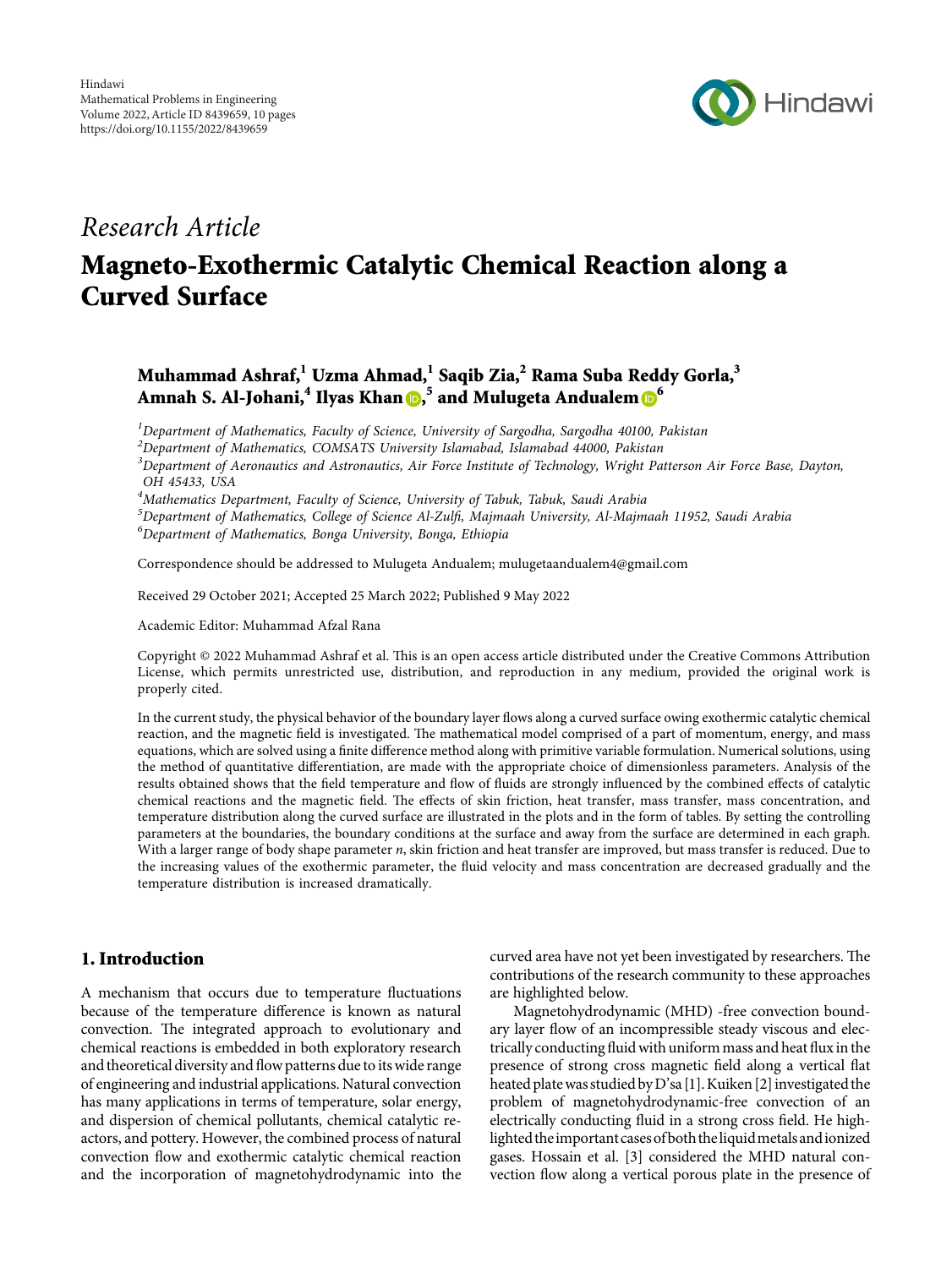<span id="page-3-0"></span>variable magnetic field. The combined mechanism of magnetic field and chemical reaction for natural convection flow over a stretching sheet was investigated by Afify [\[4\]](#page-11-0). Later, Makinde and Aziz [\[5\]](#page-11-0) numerically studied the mechanism of heat and mass transfer from a vertical plate embedded in a perforated area by taking into account the chemical reaction and the magnetic field. The study of MHD two immiscible fluids present between the isothermal and insulated moving plates was carried out by Stamenković et al. [\[6\]](#page-11-0). Ashrafet al. [\[7\]](#page-11-0) studied the combined effects of synthetic and radiation in the natural convection flow past the permissible magnetic plate. Rongy [\[8\]](#page-11-0) addressed that intense changes occur in the exothermic autocatalytic front that is generating in the presence of Marangoni flows. Rout et al. [\[9](#page-11-0)] considered the simultaneous heat transfer over a straight moving plate to quantify the combined effects of chemical reactions and thermal production on static boundary conditions. Numerical studies on the reaction of exothermic/ endothermic chemicals and the ability to regenerate Arrhenius in MHD-free convection flow by meeting the effects of radiation were performed by Maleque [\[10](#page-11-0)]. Later, he studied the engineering of the binary chemical reaction associatedwith the natural MHD flow of convection over an accessible plate in [[11](#page-11-0)]. The study on production of heat due to exothermic reaction in a fully developed electrically conducting mixed convection flow was carried out by Jayabalan et al. [\[12\]](#page-11-0).

Ashraf et al. [\[13](#page-11-0)] proposed a model of mixed convective flow in a specific magnetic field to study the effects of thermal conductivity and viscosity that vary in temperature. Anwar et al. [[14, 15](#page-11-0)] introduced the heat transfer and Joule heating in a magnetized flow model. Daniel et al. [[16\]](#page-11-0) analyzed the flow of MHD radiations to discuss the effects of nanofluid formation on an expanded sheet with a flexible layer. The transcendent and stable natural flow of hot liquid in a vertical station considering the conditions of slipperiness and temperature of the Newtonian was investigated by Hamza [[17\]](#page-11-0). The chemical reaction that causes heat dissipation was considered obtained by computer analysis of free-flow convection in a curved area by Ashraf et al. [\[18](#page-11-0)].

## **2. Governing Mathematical Model and Coordinate System**

Consider a steady and two-dimensional natural convective flow in the presence of chemical reaction on a curved surface, as shown in Figure 1. A nondimensional Cartesian coordinate system is taken along and normal to the curved surface, respectively. Here, surface temperature is assumed to be greater than the ambient temperature. Moreover, the gravitational acceleration  $g_x$  is acting parallel to the curved surface,  $r(z)$  is a fixed side, and  $dr/dz = 0$  indicates that there is no fluid flow along *r*(z), thus representing an external flow. Considering the above all assumptions, the dimensionless transport boundary layer equations for two-dimensional steady electrically conducting and incompressible natural convection flow of along a curved surface in the presence of exothermic binary chemical reaction (by following Ashraf et al. [[18\]](#page-11-0)) are,  $dr/dz = 0$ .

With all the above assumptions, the dimensionless transport boundary layer equations for natural convection flow driven along the curved surface are



Figure 1: Flow analysis driven along the curved surface.

$$
\frac{\partial \overline{u}}{\partial \overline{x}} + \frac{\partial \overline{v}}{\partial \overline{y}} = 0, \tag{1}
$$

$$
\overline{u}\frac{\partial\overline{u}}{\partial\overline{x}} + \overline{v}\frac{\partial\overline{v}}{\partial\overline{y}} + \frac{\overline{u}^2}{2\overline{x}}\left(P(\overline{x}) + Q(\overline{x})\right) = \frac{\partial^2\overline{u}}{\partial\overline{y}^2} + \theta + \phi - M\overline{u}, \quad (2)
$$

$$
\overline{u}\frac{\partial\theta}{\partial x} + \overline{v}\frac{\partial\theta}{\partial y} = \frac{1}{\text{Pr}}\frac{\partial^2\theta}{\partial y^2} + \beta\lambda^2 (1 + n\gamma\theta) \exp\left(\frac{-E}{1 + \gamma\theta}\right)\theta,
$$
  

$$
\overline{u}\frac{\partial\phi}{\partial x} + \overline{v}\frac{\partial\phi}{\partial y} = \frac{1}{\text{Sc}}\frac{\partial^2\phi}{\partial y^2} + \lambda^2 (1 + n\gamma\theta) \exp\left(\frac{-E}{1 + \gamma\theta}\right)\phi.
$$
 (3)

The dimensionless variables used in the above equations are

$$
\overline{x} = \frac{x}{l},
$$
\n
$$
\overline{y} = \frac{y \text{Gr}^{-1/4}}{l},
$$
\n
$$
u = U_s \overline{u},
$$
\n
$$
v = U_s \frac{\text{Gr}^{-1/4}}{\overline{v}},
$$
\n
$$
\text{Gr} = \frac{g_x \beta \Delta T l^3}{v^2},
$$
\n
$$
\theta = T - \frac{T_{\infty}}{T_w} - T_{\infty},
$$
\n
$$
\phi = C - \frac{C_{\infty}}{C_w} - C_{\infty},
$$

where  $U_s = (g_x \beta T_s l)/2$  is the velocity scale defined in Ashraf et al. [\[18\]](#page-11-0). In the above equations,  $Pr = v/\alpha$ ,  $Sc = v/D_B$ , and  $M = \sigma B_0^2 l / \rho U_s$  are Prandtl, Schmidt, and Hartmann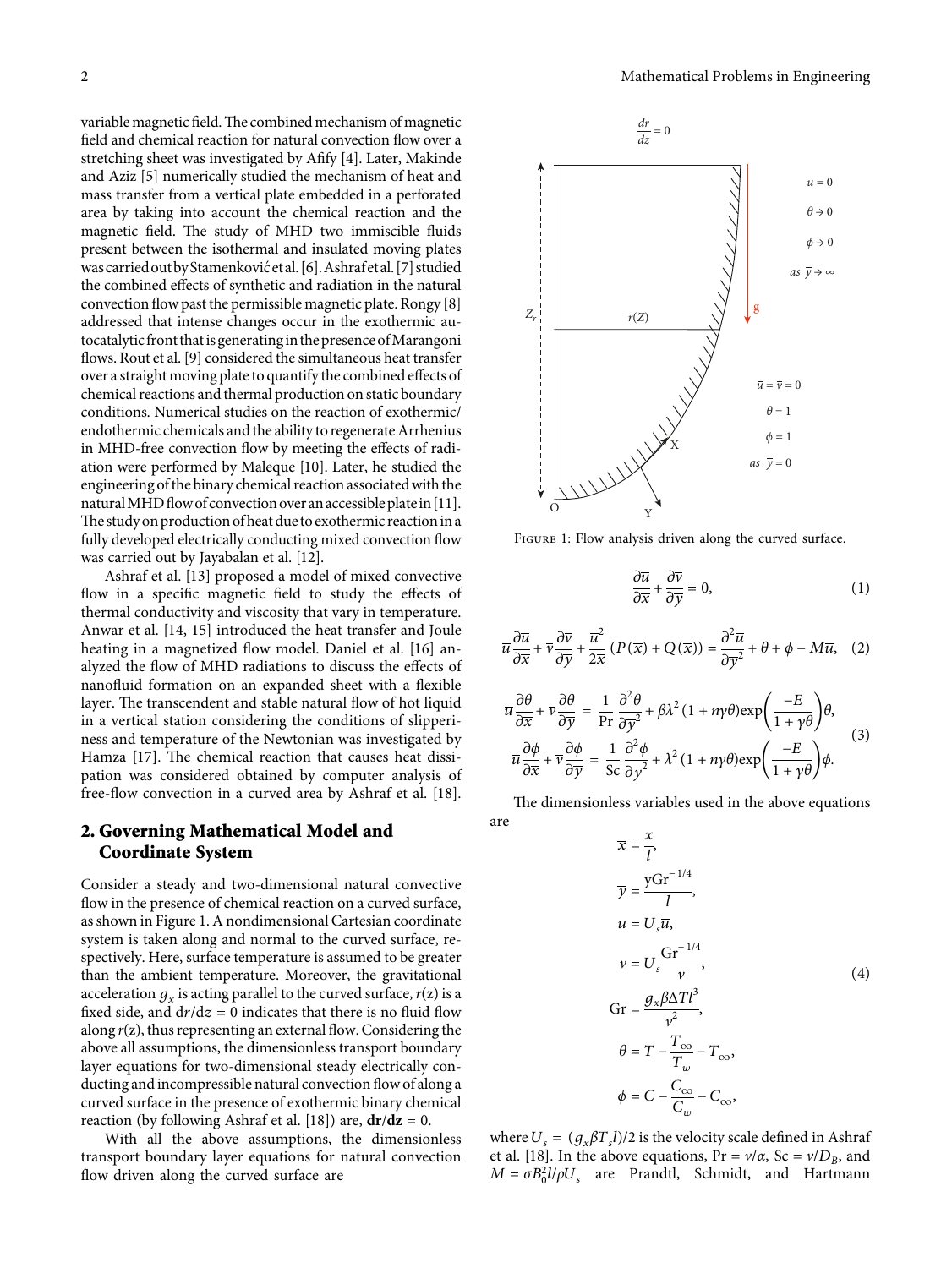<span id="page-4-0"></span>numbers, respectively. Here,  $β$  is the exothermic parameter,  $\lambda^2 = K_r^2 l / U_s$  is the dimensionless chemical reaction rate constant, where  $k_r^2$  is the chemical reaction rate constant and *l* is the characteristic length. The symbol,  $\gamma = T_w - T_{\infty}/T \_\infty$ , is the temperature relative parameter, and  $E = E_a/kT_{\infty}$  is the dimensionless activation energy, with  $E_a$  as the activation energy and  $k = 1.380649 \times 10^{-23}$ JK<sup>-1</sup> is the Boltzman constant. The notations  $P(\overline{x})$  denotes the wall temperature function and  $Q(\overline{x})$  represents the body shape function which are defined as (see details in Ashraf et al. [\[18](#page-11-0)])

$$
P(\overline{x}) = \frac{\text{dln } T_w}{\text{dln } \overline{x}l},
$$
  
 
$$
Q(\overline{x}) = \frac{\text{dln } g_x}{\text{dln } \overline{x}l},
$$
 (5)

where  $g_x$  is the acceleration due to gravity along the surface, and it is defined as

$$
\overline{u} = 0, \overline{v} = 0, \theta = 1, \phi = 1 \text{ at } \overline{y} = 0,
$$
 (6)

which subjected to the boundary conditions which are

$$
\overline{u} = 0, \theta \longrightarrow 0, \phi \longrightarrow 0 \text{ as } \overline{y} \longrightarrow \infty. \tag{7}
$$

By following Ashraf et al. [[18\]](#page-11-0), it is noted that equation [\(2](#page-3-0)) is in a simple form that can be solved numerically for any values of  $P(\overline{x})$  and  $Q(\overline{x})$ . Thus, the conservation equations along with boundary conditions (by dropping bars) take the following form:

$$
\frac{\partial u}{\partial x} + \frac{\partial v}{\partial y} = 0,\tag{8}
$$

$$
u\frac{\partial u}{\partial x} + v\frac{\partial u}{\partial y} + \tilde{n}\frac{u^2}{2x} = \frac{\partial^2 u}{\partial y^2} + \theta + \phi - Mu,
$$
 (9)

$$
u\frac{\partial\theta}{\partial x} + v\frac{\partial\theta}{\partial y} = \frac{1}{\text{Pr}}\frac{\partial^2\theta}{\partial y^2} + \beta\lambda^2 (1 + n\gamma\theta) \exp\left(\frac{-E}{1 + \gamma\theta}\right)\theta, \quad (10)
$$

$$
u\frac{\partial\phi}{\partial x} + v\frac{\partial\phi}{\partial y} = \frac{1}{\text{Sc}}\frac{\partial^2 C}{\partial y^2} + \lambda^2 (1 + n\gamma\theta) \exp\left(\frac{-E}{1 + \gamma\theta}\right)\phi, \quad (11)
$$

under dimensionless boundary conditions:

$$
u = 0, v = 0, \theta = 1, \phi = 1 \text{ at } y = 0,
$$
  

$$
u = 0, \theta \longrightarrow 0, \phi \longrightarrow 0 \text{ as } y \longrightarrow \infty.
$$
 (12)

### **3. Solution Methodology**

Before applying the finite difference method (FDM) used by Ashraf et al. [[18\]](#page-11-0) and many other, for the proposed dimensionless model presented in equations (8)–(11) along with boundary conditions (12), it is first transformed into a convenient form by applying primitive variable formulation  $(PVF)$  to make the algorithm smooth. Then, the dimensionless transformed model is discretized by using a finite difference scheme. The central difference scheme is used along *y*-direction and the backward difference scheme is used along *x*-direction. To transform the above system of equation into a primitive form, we use the following transformation:

$$
u = x^{1/2}U(X,Y), v = x^{-1/4}V(X,Y), x = X, y = x^{1/4}Y,
$$
  
\n
$$
\theta = \Theta(X,Y), \phi = \Phi(X,Y).
$$
\n(13)

By using  $(8)$  into equations  $(8)$ – $(12)$ , we have

$$
\frac{U}{2} + X \frac{\partial U}{\partial X} - \frac{Y \partial U}{4} \frac{\partial V}{\partial Y} + \frac{\partial V}{\partial Y} = 0,
$$
\n(14)

$$
\left[\frac{1}{2} + \frac{\tilde{n}}{2}\right]U^2 + XV\frac{\partial U}{\partial X} + \left(V - \frac{YU}{4}\right)\frac{\partial U}{\partial Y} = \frac{\partial^2 U}{\partial Y^2} + \Theta + \Phi - \mathbf{M}X^{1/2}U,\tag{15}
$$

$$
XU\frac{\partial\Theta}{\partial X} + \left(V - \frac{YU}{4}\right)\frac{\partial\Theta}{\partial Y} = \frac{1}{Pr\partial Y^2} + \beta\lambda^2 (1 + n\gamma\Theta) \exp\left(\frac{-E}{1 + \gamma\Theta}\right)\Theta,
$$
\n(16)

$$
XU\frac{\partial\Phi}{\partial X} + \left(V - \frac{YU}{4}\right)\frac{\partial\Phi}{\partial Y} = \frac{1}{Sc}\frac{\partial^2\Phi}{\partial Y^2} + \lambda^2 (1 + n\gamma\Theta) \exp\left(\frac{-E}{1 + \gamma\Theta}\right)\Phi.
$$
\n(17)

The transformed boundary conditions are

$$
U = 0, V = 0, \Theta = 1, \Phi = 1 \text{ at } Y = 0,
$$
  

$$
U = 0, \Theta \longrightarrow 0, \Phi \longrightarrow 0 \text{ as } Y \longrightarrow \infty.
$$
 (18)

*3.1. Discretization.* Equations (14)–(18) are solved with the help of a finite difference scheme. The derivative terms involved in these equations are transformed into convenient form by using difference formulation. The whole discretization process is given below:

$$
\frac{\partial U}{\partial X} = \frac{U_{i,j} - U_{i,j-1}}{\Delta X}, \frac{\partial U}{\partial Y} = \frac{U_{i+1,j} - U_{i-1,j}}{2\Delta Y}, \frac{\partial^2 U}{\partial Y^2}
$$

$$
= \frac{U_{i-1,j} - 2U_{i,j} + U_{i+1,j}}{\Delta Y^2}.
$$
(19)

Here, the subscripts *i* and *j* are the unit vectors along and perpendicular to the surface, respectively. Using (11) into equations (14)–(17), we obtain a tridiagonal matrix which is then solved with the Gaussian elimination technique. The system of algebraic equations subjected to the boundary conditions (18) is given below:

$$
V_{i+1,j} = V_{i-1,j} - \Delta Y U_{i,j} - 2 \frac{\Delta Y}{\Delta X} X_i (U_{i,j} - U_{i,j-1})
$$
  
\n
$$
+ \frac{Y_j}{4} (U_{i+1,j} - U_{i-1,j}),
$$
  
\n
$$
A_1 U_{i-1,j} + B_1 U_{i,j} + C_1 U_{i+1,j} = D_1
$$
  
\n
$$
A_2 \Theta_{i-1,j} + B_2 \Theta_{i,j} + C_2 \Theta_{i+1,j} = D_2
$$
  
\n
$$
A_3 \Phi_{i-1,j} + B_3 \Phi_{i,j} + C_3 \Phi_{i+1,j} = D_3
$$
\n(20)

where  $A_k$ ,  $B_k$ , and  $C_k$  ( $k = 1, 2, 3$ ) are the coefficient matrices and  $D_1$ ,  $D_2$ ,  $D_3$  are the column vectors for the unknown variables  $U$ ,  $\theta$ , and  $\Phi$ . The discretized boundary conditions are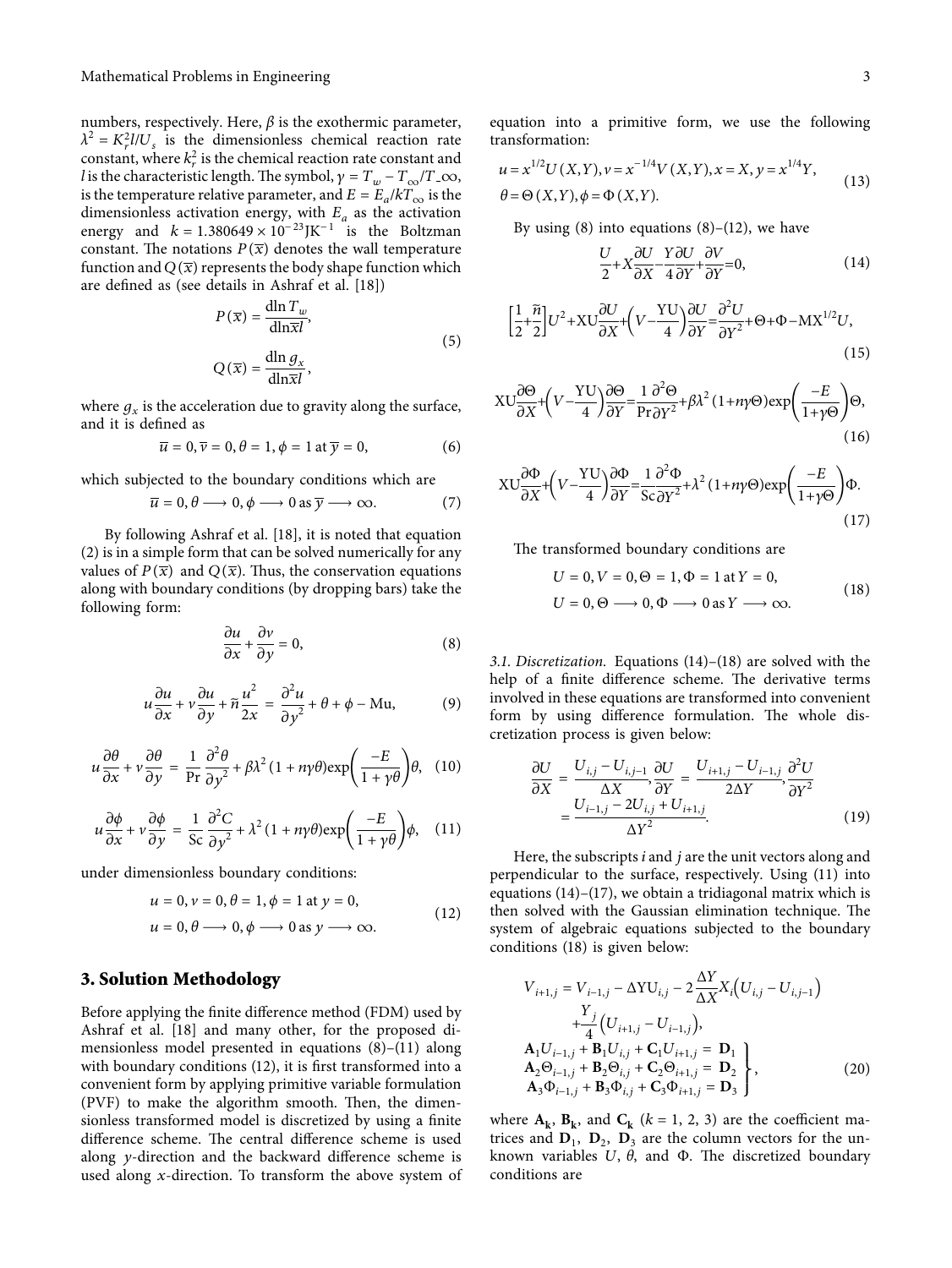<span id="page-5-0"></span>

FIGURE 2: Plots for (a) U, (b)  $\theta$ , and (c)  $\phi$  for different choice of Schmidt number Sc when  $n = 0.3$ , Pr = 7.0, E = 0.8,  $\beta = 0.1$ ,  $\gamma = 0.001$ , M = 0.2, and  $\lambda = 0.5$ .



FIGURE 3: Plots for (a) U, (b)  $\theta$ , and (c)  $\phi$  for different choices of Prandtl number Pr when  $n = 0.3$ , Sc = 0.8, E = 0.8,  $\beta = 0.001$ ,  $\gamma = 0.001$ ,  $M$  $= 0.2$ , and  $\lambda = 0.5$ .

$$
U_{i,j} = 0, V_{i,j} = 0, \theta_{i,j} = 1, \Phi_{i,j} = 1 \text{ at } Y_j = 0,
$$
  

$$
U_{i,j} = 0, \theta_{i,j} \longrightarrow 0, \Phi_{i,j} \longrightarrow 0 \text{ as } Y_j \longrightarrow \infty.
$$
 (21)

$$
\tau_w = \left(\frac{\partial U}{\partial Y}\right)_{y=0}, \theta_w = \left(\frac{\partial \theta}{\partial Y}\right)_{y=0}, \phi_w = \left(\frac{\partial \phi}{\partial Y}\right)_{y=0}.
$$
 (22)

Furthermore, the above system of equations given in ([12\)](#page-4-0) is solved by using Gaussian elimination technique. With the help of this technique, we determine the quantities  $U, V, \theta$ , and Φ. Moreover, skin friction and rate of heat and mass transfer along the curved surface can be computed by using the following laws:

## **4. Results and Discussion**

The current section is devoted to the physical behaviors of the material properties such as velocity distribution, *U*, temperature distribution, *θ*, and mass concentration, *ϕ*, under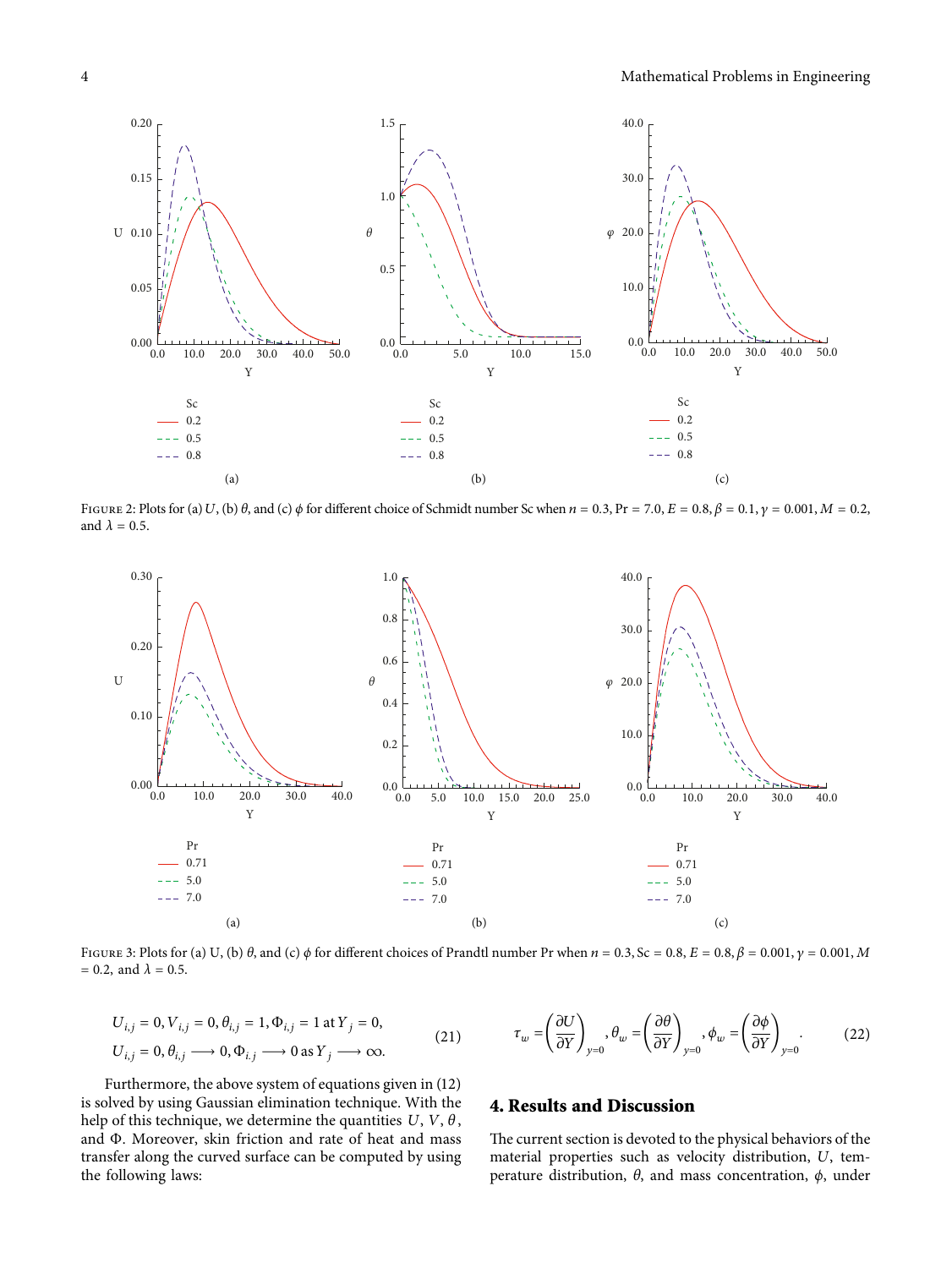<span id="page-6-0"></span>

FIGURE 4: Plots for (a) U, (b)  $\theta$ , and (c)  $\phi$  for different choices of Hartmann number M when  $n = 0.3$ , Pr = 7.0, E = 0.8,  $\beta = 0.4$ ,  $\gamma =$  $0.0001$ , Sc = 0.8, and  $\lambda = 0.5$ .



FIGURE 5: Plots for (a) U, (b)  $\theta$ , and (c)  $\phi$  for different choices of index number *n* when Sc = 0.8, Pr = 7.0, E = 0.4,  $\beta$  = 0.8,  $\gamma$  = 0.001,  $M = 0.4$ , and  $\lambda = 0$ .

the pertinent parameters. Also, the skin friction,  $\partial U/\partial Y$ , the rate of heat transfer,  $/\partial Y$ , and the rate of mass transfer,  $\partial \phi / \partial Y$ , are taken into consideration under the same material parameters involved in the flow model. Figures  $2(a)-2(c)$ show that the velocity profile, temperature distribution, and mass concentration show a prominent increase against the increasing values of Sc and the maximum values are observed for  $Sc = 0.2$ . From the graphical findings, it is concluded that all of three properties are satisfying the given boundary conditions and have shown very asymptotic behavior far

from the surface. Figures  $3(a)$ – $3(c)$  depict that the velocity, temperature distribution, and mass distributions decrease with increasing values of Pr. The above mechanism happens because, with an increase of the Prandtl number, the kinematic viscosity (or momentum diffusivity) increases, which slows down the motion. Also, the increasing Pr decreases the thermal conductivity which results in low-temperature distribution. The effect of varying  $M$  on velocity distribution, temperature distribution, and mass concentration are explained in Figures  $4(a) - 4(c)$ . We observed that the fluid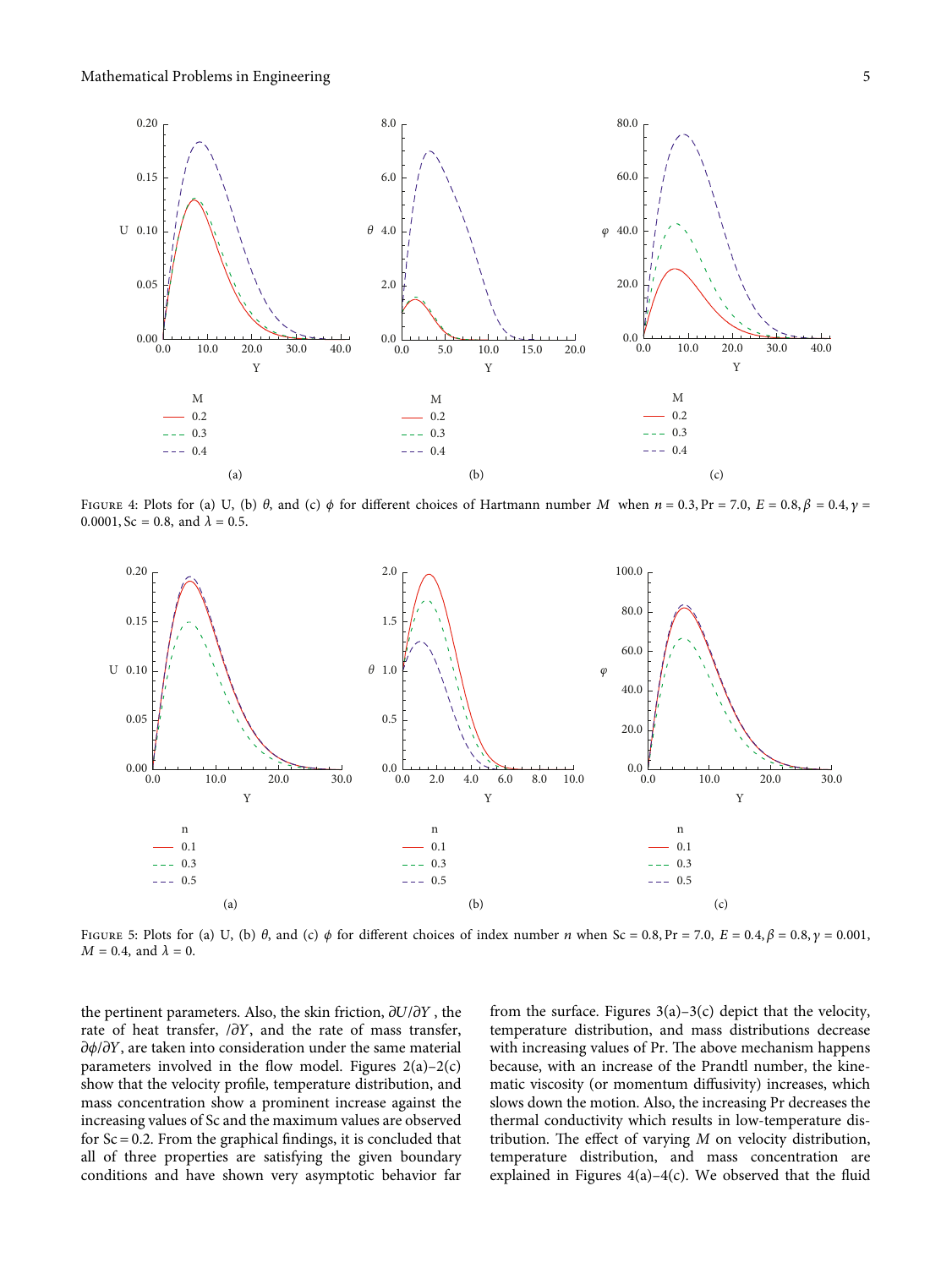<span id="page-7-0"></span>

FIGURE 6: Plots for (a) U, (b) *θ*, and (c) *φ* for different choice of exothermic parameter  $β$  when  $n = 0.3$ , Pr = 7.0,  $E = 0.4$ , Sc = 0.7,  $\gamma = 0.0001, M = 0.5, \text{ and } \lambda = 0.4.$ 



FIGURE 7: Plots for (a) U, (b) *θ*, and (c) *ϕ* for different choices of dimensionless chemical reaction rate constant  $λ$  when  $n = 0.3$ , Pr = 7.0,  $E = 0.4, \beta = 0.5, \gamma = 0.001, M = 0.5, \text{ and } Sc = 0.7.$ 

properties  $U$ ,  $\theta$ , and  $\phi$  enhance simultaneously with an increase of *M*. It is significant to note that a slight change for velocity and temperature fields took place when  $M = 0.3$  and 0*.*4, but a considerable increase in mass concentration with the increasing values of Hartmann number is noted.

Figures [5\(a\)–5\(c\)](#page-6-0) present the effect of different values of body shape parameter, *n*, on fluid velocity, temperature profile, and mass concentration. In these figures, we noted the trend that the velocity of the fluid flow domain and mass

concentration are maximum at  $n = 0.5$ , and for the same parametric condition, the temperature is decreased. The variation of exothermic parameter, *β*, on the velocity profile, temperature distribution, and mass concentration is flaunted in Figures  $6(a)$ – $6(c)$ . From these figures, it is noted that, with the augmented values of *β,* the temperature distribution has extensively increased for  $\beta = 0.6$ , whereas the fluid velocity and the mass concentration demonstrate a considerable increase near the surface and approach to zero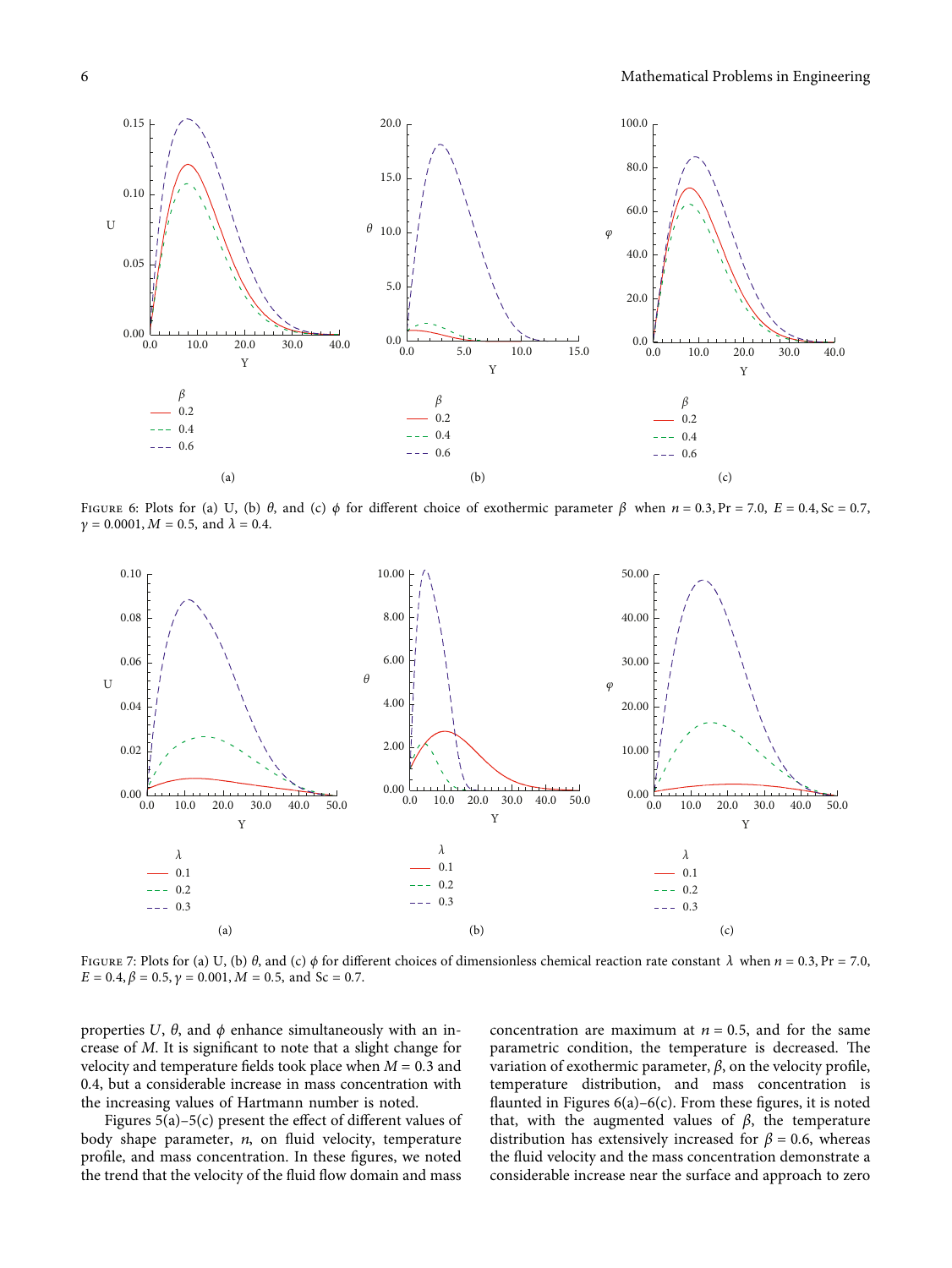

FIGURE 8: Plots for (a)  $\tau_w = (\partial U/\partial Y)_{v=0}$ , (b)  $\theta_w = (\partial \theta/\partial Y)_{v=0}$ , and (c)  $\phi_w = (\partial \phi/\partial Y)_{v=0}$  for various choices of exothermic parameter  $\beta$ when  $n = 0.3$ ,  $Pr = 7.0$ ,  $E = 0.4$ ,  $Sc = 0.8$ ,  $\gamma = 0.0001$ ,  $M = 0.4$ , and  $\lambda = 0.4$ .



FIGURE 9: Plots for (a)  $\tau_w = (\partial U/\partial Y)_{y=0}$ , (b)  $\theta_w = (\partial \theta/\partial Y)_{y=0}$ , and (c)  $\phi_w = (\partial \phi/\partial Y)_{y=0}$ , for various choices of dimensionless chemical reaction rate  $λ$  when  $n = 0.3$ ,  $Pr = 7.0$ ,  $E = 0.4$ ,  $Sc = 0.6$ ,  $γ = 0.0001$ ,  $M = 0.4$ , and  $β = 0.5$ .

far from the surface. Graphical results showed that the boundary conditions are satisfied. Results reported in Figures [7\(a\)](#page-7-0)–[7\(c\)](#page-7-0) are exploring the effect of increasing values of dimensionless chemical reaction rate constant *λ* on fluid velocity, temperature distribution, and mass concentration. From the observation of the flow patterns, it is concluded that the velocity profile, temperature distribution, and mass concentration mark an incredible increase with an increase in *λ.*

Now, in the preceding paragraph, we will converge our efforts to the interpretation of the results, particularly the effect of dimensionless numbers on local skin friction, the rate of heat, and the mass transfer along the surface of body shape. Figures  $8(a)$ – $8(c)$  display the performance of  $\beta$  on the skin friction, heat, and mass flux. These figures illustrate that, with an increase in *β*, the physical property,  $τ_w$ , has decreased, whereas  $\theta_w$  and  $\phi_w$  have increased. The behavior of *τw*, *θw*, and *ϕ<sup>w</sup>* for dimensionless chemical reaction rate constant  $\lambda$  is analyzed in Figures 9(a)–9(c). From these sketches, it is noted that  $\tau_w$  is decreasing, but meanwhile,  $\theta_w$ and  $\phi_w$  are increasing for increasing values of  $\lambda$ . It is noteworthy in the case of the mass transfer rate that, after attaining its peak value at 0.25, the graph becomes constant for all values of  $\lambda$ . Figures [10\(a\)](#page-9-0)–[10\(c\)](#page-9-0) represent the effect of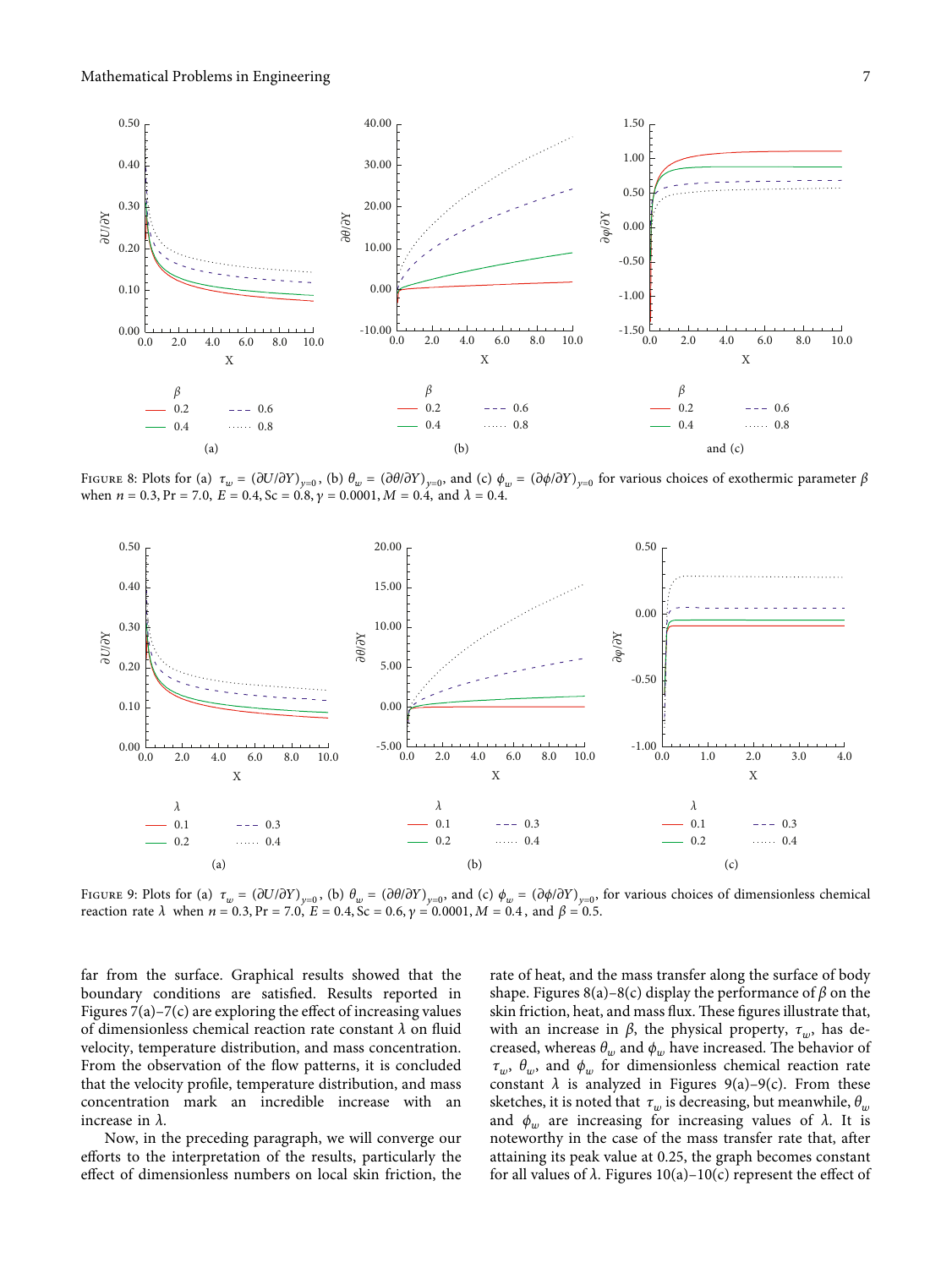<span id="page-9-0"></span>

FIGURE 10: Plots for (a)  $\tau_w = (\partial U/\partial Y)_{y=0}$ , (b)  $\theta_w = (\partial \theta/\partial Y)_{y=0}$ , and (c)  $\phi_w = (\partial \phi/\partial Y)_{y=0}$ , for various choices of index parameter *n* when  $Pr = 7.0, E = 0.4, Sc = 0.6, \gamma = 0.0001, M = 0.4, and \beta =$ .

TABLE 1: The results of  $\tau_w = (\partial U/\partial Y)_{y=0}, \theta_w = (\partial \theta/\partial Y)_{y=0}$ , and  $\phi_w = (\partial \phi/\partial Y)_{y=0}$  along different points of curved surface for different values of Prandtl number Pr by keeping  $n = 0.3$ , Sc = 0.8, E = 0.8,  $\beta = 0.8$ ,  $\gamma = 0.0001$ , M = 0.2, and  $\lambda = 0.5$ .

| X(m)         | $\left(\partial u/\partial y\right)_{y=0}$ |            | $\left(\partial\theta/\partial y\right)_{y=0}$ |            | $\left(\partial \phi / \partial y\right)_{y=0}$ |            |
|--------------|--------------------------------------------|------------|------------------------------------------------|------------|-------------------------------------------------|------------|
|              | $Pr = 0.71$                                | $Pr = 7.0$ | $Pr = 0.71$                                    | $Pr = 7.0$ | $Pr = 0.71$                                     | $Pr = 7.0$ |
| $\mathbf{0}$ | 0.46344                                    | 0.54678    | 0.34199                                        | 0.33971    | 0.34394                                         | 0.07316    |
| 1.0          | 0.22501                                    | 0.27335    | 0.27805                                        | 4.27181    | 0.69786                                         | 0.50550    |
| 2.0          | 0.18626                                    | 0.23807    | 0.31512                                        | 6.35778    | 0.89858                                         | 0.55505    |
| 3.0          | 0.16613                                    | 0.21970    | 0.32977                                        | 7.95343    | 1.01896                                         | 0.57828    |
| 4.0          | 0.15290                                    | 0.20750    | 0.33748                                        | 9.27855    | 1.10474                                         | 0.59220    |
| 5.0          | 0.14322                                    | 0.19844    | 0.34212                                        | 10.42374   | 1.17101                                         | 0.60154    |
| 6.0          | 0.13567                                    | 0.19126    | 0.34514                                        | 11.43726   | 1.22470                                         | 0.60819    |
| 7.0          | 0.12953                                    | 0.18533    | 0.34722                                        | 12.34851   | 1.26960                                         | 0.61312    |
| 8.0          | 0.12439                                    | 0.18027    | 0.34871                                        | 13.17694   | 1.30800                                         | 0.61685    |
| 9.0          | 0.11998                                    | 0.17587    | 0.34980                                        | 13.93617   | 1.34142                                         | 0.61972    |
| 10.0         | 0.11615                                    | 0.17197    | 0.35061                                        | 14.63614   | 1.37088                                         | 0.62193    |

varying *n* on  $\tau_w$ ,  $\theta_w$ , and  $\phi_w$ . In these plots, it is observed that, with the increase of *n*,  $\tau_w$  has decreased whereas  $\theta_w$  and  $\phi_w$  have increased. The skin friction and the heat transfer rate have minimum value for  $n = 0.3$ , but the mass transfer rate represents its maximum magnitude for  $n = 0.3$ *.* 

Table 1 presents skin friction, heat transfer, and mass transfer versus the distance *X* along the curved surface for Pr by taking two different values 0.71 and 7.0, i.e., for air and water. It is clearly observed that, with the increase of Pr on the skin, friction is increasing at the surface for different values of Pr, but it is also worth mentioning that the skin friction is decreasing downstream, whereas both heat and mass transfer rates show the opposite trend. They have increased along the surface and exhibit gradually decreasing behavior at the surface. In Table [2](#page-10-0), it is noted that there is a mild decrease in the skin friction with enhancing values of *M* at the leading edge, and it also kept on decreasing along the surface. Since the Hartmann number is

the ratio of magnetic force to the inertial force, so with the increase of *M*, magnetic force increases, due to which electric current is generating in the fluid causing more the skin friction at the surface. It is also observed that, at the surface, heat transfer rate is increased with the increasing value of *M* and is also increasing along the surface. A completely different behavior is examined in the case of mass flux. It is increasing at the surface with the increasing values of *M* and has also increased downstream, but for  $M = 0.4$ , it descends at the beginning but then ascends very slowly beyond  $X = 4.0$ . For various values  $\gamma$ , the behavior of skin friction, heat transfer, and mass transfer is illustrated in Table [3.](#page-10-0) It is seen that there is a mild decrease in skin friction with increasing values of  $\gamma$  and that the skin friction is decreasing downstream. Apart from it, both the heat transfer rate and mass transfer rate have increased along the surface, but they have decreased gradually with the increasing values of  $\gamma$ .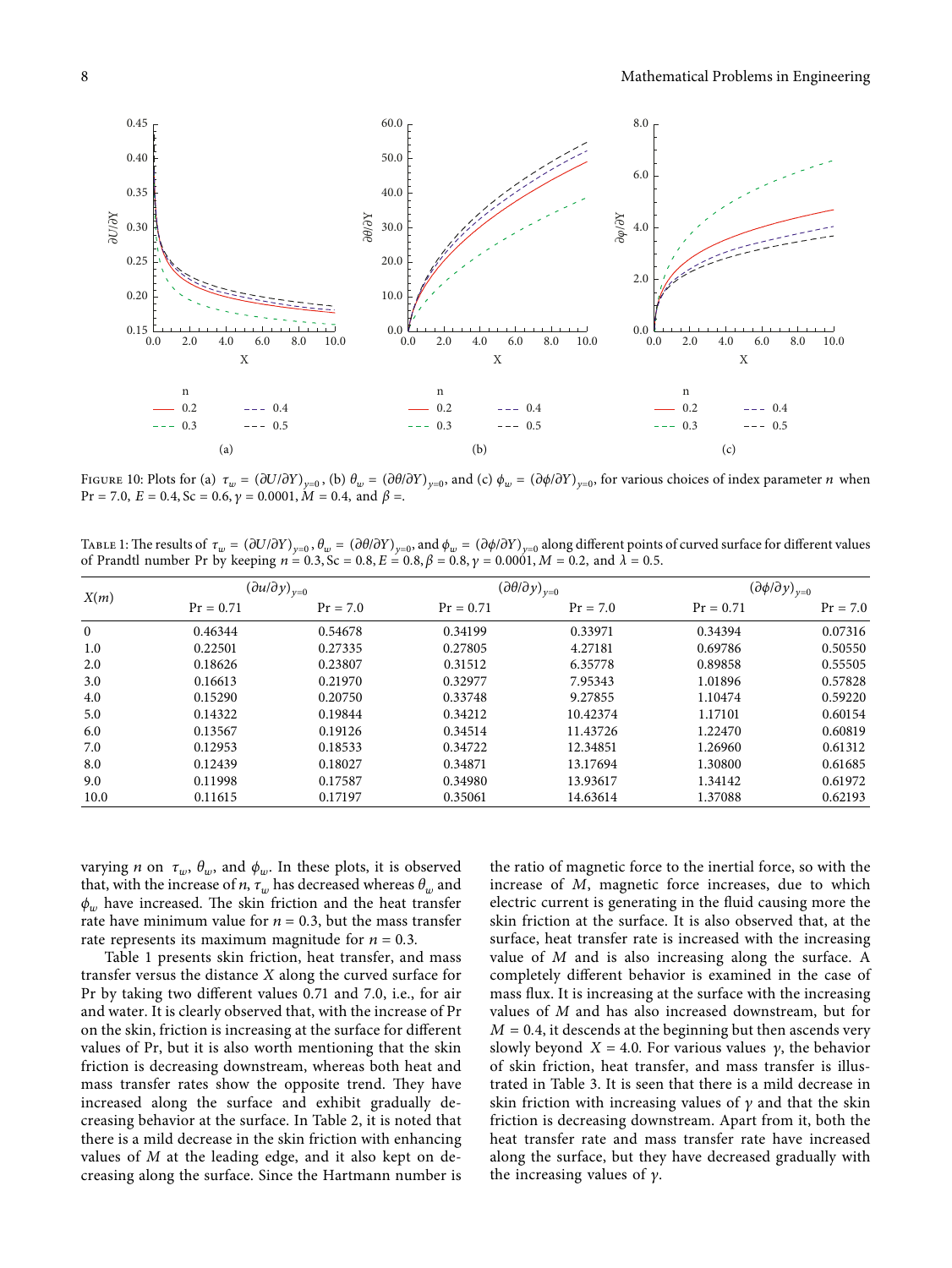<span id="page-10-0"></span>TABLE 2: The results of  $\tau_w = (\partial U/\partial Y)_{y=0}$ ,  $\theta_w = (\partial \theta/\partial Y)_{y=0}$ , and  $\phi_w = (\partial \phi / \partial Y)_{v=0}$  along different points of the curved surface for different values of Hartmann number *M* by keeping  $n = 0.3$ , Sc = 0.6,  $E = 0.4$ ,  $\beta = 0.4$ ,  $\gamma = 0.00001$ , Pr = 10.0, and  $\lambda = 0.5$ .

| X(m)     | $\left(\partial u/\partial y\right)_{y=0}$ |           | $\left(\partial\theta/\partial y\right)_{y=0}$ |           | $\left(\partial \phi / \partial y\right)_{y=0}$ |         |
|----------|--------------------------------------------|-----------|------------------------------------------------|-----------|-------------------------------------------------|---------|
|          | $M = 0.2$                                  | $M = 0.4$ | $M = 0.2$                                      | $M = 0.4$ | $M = 0.2$ $M = 0.4$                             |         |
| $\Omega$ | 0.50227                                    | 0.47482   | 1.24478                                        | 2.02307   | 0.17477                                         | 4.40132 |
| 1.0      | 0.25912                                    | 0.18578   | 2.86194                                        | 4.22762   | 0.90754                                         | 2.67263 |
| 2.0      | 0.21990                                    | 0.15804   | 3.87160                                        | 6.63239   | 1.18321                                         | 2.84959 |
| 3.0      | 0.19985                                    | 0.14471   | 4.69643                                        | 8.75057   | 1.33846                                         | 2.93221 |
| 4.0      | 0.18685                                    | 0.13642   | 5.42345                                        | 10.68653  | 1.44456                                         | 2.98226 |
| 5.0      | 0.17743                                    | 0.13059   | 6.08551                                        | 12.48254  | 1.52403                                         | 3.01680 |
| 6.0      | 0.17015                                    | 0.12616   | 6.69952                                        | 14.16367  | 1.58690                                         | 3.04258 |
| 7.0      | 0.16427                                    | 0.12265   | 7.27566                                        | 15.74751  | 1.63850                                         | 3.06285 |
| 8.0      | 0.15937                                    | 0.11975   | 7.82067                                        | 17.24738  | 1.68199                                         | 3.07938 |
| 9.0      | 0.15519                                    | 0.11729   | 8.33933                                        | 18.67383  | 1.71938                                         | 3.09323 |
| 10.0     | 0.15157                                    | 0.11517   | 8.83519                                        | 20.03539  | 1.75204                                         | 3.10508 |

TABLE 3: The results of  $\tau_w = (\partial U/\partial Y)_{y=0}$ ,  $\theta_w = (\partial \theta/\partial Y)_{y=0}$ , and  $\phi_w = (\partial \phi / \partial Y)_{v=0}$  along different points of the curved surface for different values of temperature relative parameter  $\gamma$  by keeping  $n = 0.3$ , Sc = 0.6, E = 0.4,  $\beta = 0.5$ ,  $M = 0.4$ , Pr = 10.0, and  $\lambda = 0.4$ .

| X(m) | $\left(\partial u/\partial y\right)_{y=0}$ |            | $\left(\partial\theta/\partial y\right)_{y=0}$ |            | $\left(\partial \phi / \partial y\right)_{y=0}$ |            |
|------|--------------------------------------------|------------|------------------------------------------------|------------|-------------------------------------------------|------------|
|      | $y = 0.03$                                 | $y = 0.04$ | $\nu = 0.03$                                   | $y = 0.04$ | $y = 0.03$                                      | $y = 0.04$ |
| 1.0  | 0.17913                                    | 0.16003    | 5.45974                                        | 2.44013    | 0.37327                                         | 0.34846    |
| 2.0  | 0.15822                                    | 0.14117    | 9.08715                                        | 5.26400    | 0.42798                                         | 0.41146    |
| 3.0  | 0.14830                                    | 0.13301    | 12.19135                                       | 7.97995    | 0.47278                                         | 0.47138    |
| 4.0  | 0.14232                                    | 0.12852    | 15.15791                                       | 10.62013   | 0.51491                                         | 0.52922    |
| 5.0  | 0.13829                                    | 0.12583    | 17.67864                                       | 13.21581   | 0.55041                                         | 0.58577    |
| 6.0  | 0.13543                                    | 0.12418    | 20.21509                                       | 15.78696   | 0.58596                                         | 0.64158    |
| 7.0  | 0.13332                                    | 0.12322    | 22.66189                                       | 18.34633   | 0.62016                                         | 0.69703    |
| 8.0  | 0.13172                                    | 0.12272    | 25.03919                                       | 20.90237   | 0.65331                                         | 0.75236    |
| 9.0  | 0.13051                                    | 0.12256    | 27.36083                                       | 23.46087   | 0.68566                                         | 0.80775    |
| 10.0 | 0.12958                                    | 0.12266    | 26.63683                                       | 26.02594   | 0.71736                                         | 0.86333    |

#### **5. Concluding Remarks**

The problem of natural convection flow is carried out in a curved surface along with exothermic catalytic chemical reaction, and a magnetic field is investigated by different physiological parameters. It is noteworthy that, by increasing the Schmidt number Sc, velocity field, temperature profile, and mass concentration have increased, although, an increase in Pr has reduced the field fluid velocity, temperature profile, and maximum concentration. With the sheer size of the Prandtl number, skin bumps are perceived to be rejected and temperature and mass transfer are increased. The size of the speed field, the distribution of temperature, and the concentration of weight are greatly enhanced by the high values of the Hartmann number which we have seen the skin collision decrease due to the increasing number of Hartmann numbers and away from the surface the impact of the magnetic field becomes much smaller. With increasing value  $β$ , the speed and concentration of the mass are determined by the magnitude, and the reverse behavior is observed in the case of temperature distribution. With a

wide range of body shape parameters *n*, skin friction and heat transfer are noted as improved but weight transfer decreases. Due to the increasing number of exothermic parameters, the fluid velocity and concentration are gradually reduced and the temperature distribution increases dramatically, which satisfies the boundary condition. Skin tension decreases while heat and bulk transfer increases above the rising values in the fluid velocity; the distribution of temperature and the concentration of the weight is greatly increased by a very high rate of noninvasive chemical reaction rate. The various impact of the temperature-related parameter reduces skin friction, heat transfer, and mass transfer freely over the surface. Moreover, from the systematic variation of the control parameters, the convective stability of the numerical solution is achieved using a finite difference method. The future work of the current study can be extended as

- (i) Magneto-exothermic catalytic chemical reaction along a truncated wavy cone
- (ii) Magneto-exothermic catalytic chemical reaction along a circular cylinder
- (iii) Magneto-exothermic catalytic chemical reaction along a spherical shell

#### **Abbreviations**

- *n*: Index parameter<br>Pr: Prandtl number
- Prandtl number
- Sc: Schmidt number
- *u*: Dimensionless velocity along *x* direction
- *v*: Dimensionless velocity along *y* direction
- *x*: Dimensionless distance along the surface
- *y*: Dimensionless distance normal to the surface *T*: Dimensioned surface temperature
- Dimensioned surface temperature
- *T*<sub>∞</sub>: Ambient temperature<br>*E*: Dimensionless activat
- **Dimensionless activation energy**
- *M*: Hartmann number
- *ϕ*: Dimensionless temperature
- ∅: Dimensionless mass concentration
- *β*: Exothermic parameter
- *γ*: Temperature relative parameter
- *λ*: Chemical reaction rate constant.

#### **Data Availability**

No data were used to support this study.

### **Conflicts of Interest**

The authors declare that they have no conflicts of interest.

#### **References**

- [1] E. R. D'sa, "Magnetohydrodynamic free convection in a strong cross-field," *Journal of Applied Mathematics and Physics(ZAMP)*, vol. 18, no. 1, pp. 106–115, 1976.
- [2] H. K. Kuiken, "Magnetohydrodynamic free convection in a strong cross field," *Journal of Fluid Mechanics*, vol. 40, no. 01, pp. 21–38, 1970.